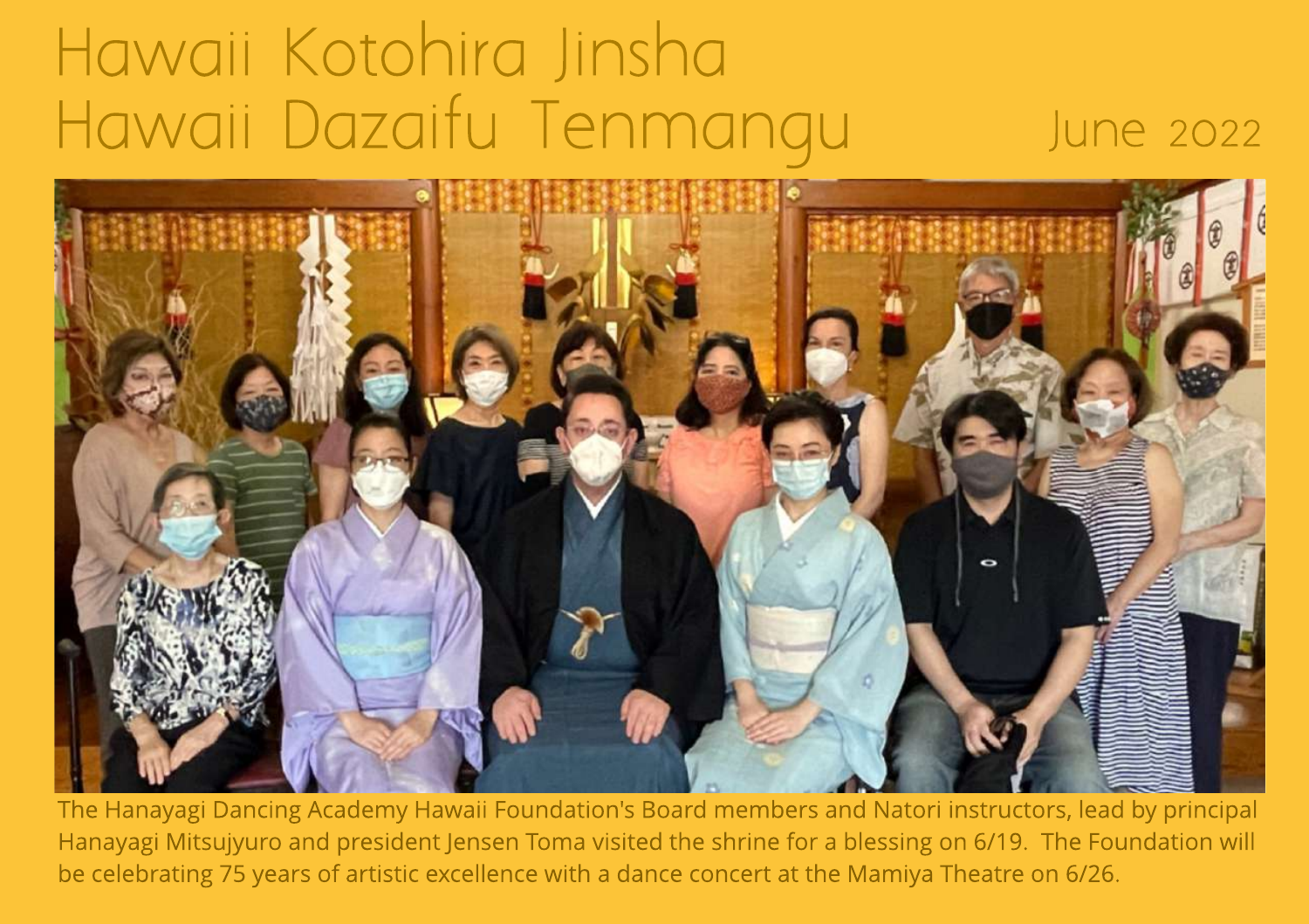# DONATIONS

Corniche Kabushiki Kaisha Bill & Keiko Doughty Bryson & Reiko Goda Hanayagi Dancing Academy Hawaii Foundation Mitsuru & Pam Igarashi Seizo Imamura Rodney & Sharon Isa James & Melba Kurashige Steve Miwa Shinken & Marilyn Naitoh Craig & Diane Nishida Mitsunobu Ohashi Akiko Sanai Gary & Linda Shinsato Robert Stallings Mark Suzumoto Naomi Teramoto



**Tanzaku** tags and pens will be available in the shrine from July 1 - July 7 between 8:30 am - 4:00 pm.

Write your wishes on one of the **tanzaku** tags of various shapes and hang them on the bamboo branch.

Mahalo to Diane Nishida for crafting the **tanzaku** tags.

# CALENDAR

JULY

- 1 7 8:30 am 4:00 pm Tanabata Wish Tags available in the shrine
- 3 3:00 pm (INTERNAL) Tsukinamisai Monthly Service

#### AUGUST

1 Back-To-School Blessing (CANCELED)

> 2:00 pm (INTERNAL) Tsukinamisai Monthly Service

#### **SEPTEMBER**

8:30 am (ONLINE ONLY) Shichigosan, Totose no Oiwai, Jusan Mairi, Seijin Shiki reservations accepted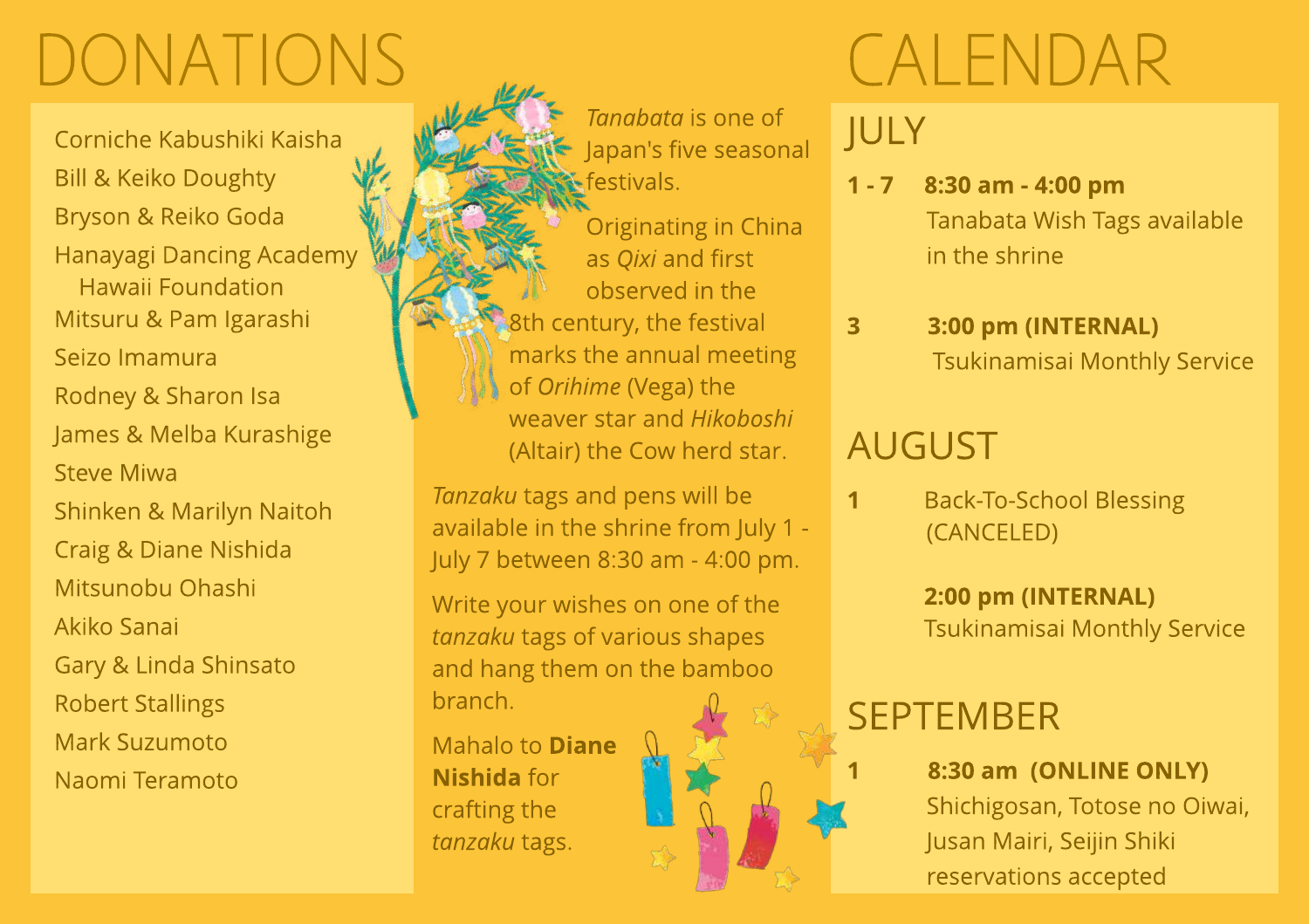## GOKITO Private Blessings



Getting a new job is always a moment of great significance. Wishing you all the best for your career ahead !!!



Private blessing to express gratitude for the safe completion of a home construction.



A belated Kanreki blessing was performed for a shrine friend





#### Welcome to Hawaii !!

Dance Master Hanayagi Kusumitsu visited the shrine on 6/22 with Dance Master Hanayagi Mitsujyuro (Bryson Goda).

Kusumitsu sensei is a featured dancer in HDAHF's dance concert celebrating 75 years of artistic excellence on 6/26. He was born in Kumamoto and has dance studios in both Tokyo and Kumamoto. Having trained under 3 Iemoto Grand Masters - - Hanayagi Jusuke III, IV and V, Kusumitsu Sensei received his Natori Dance Instructor's license at the age of 15 and Shihan Dance Master's license at 26.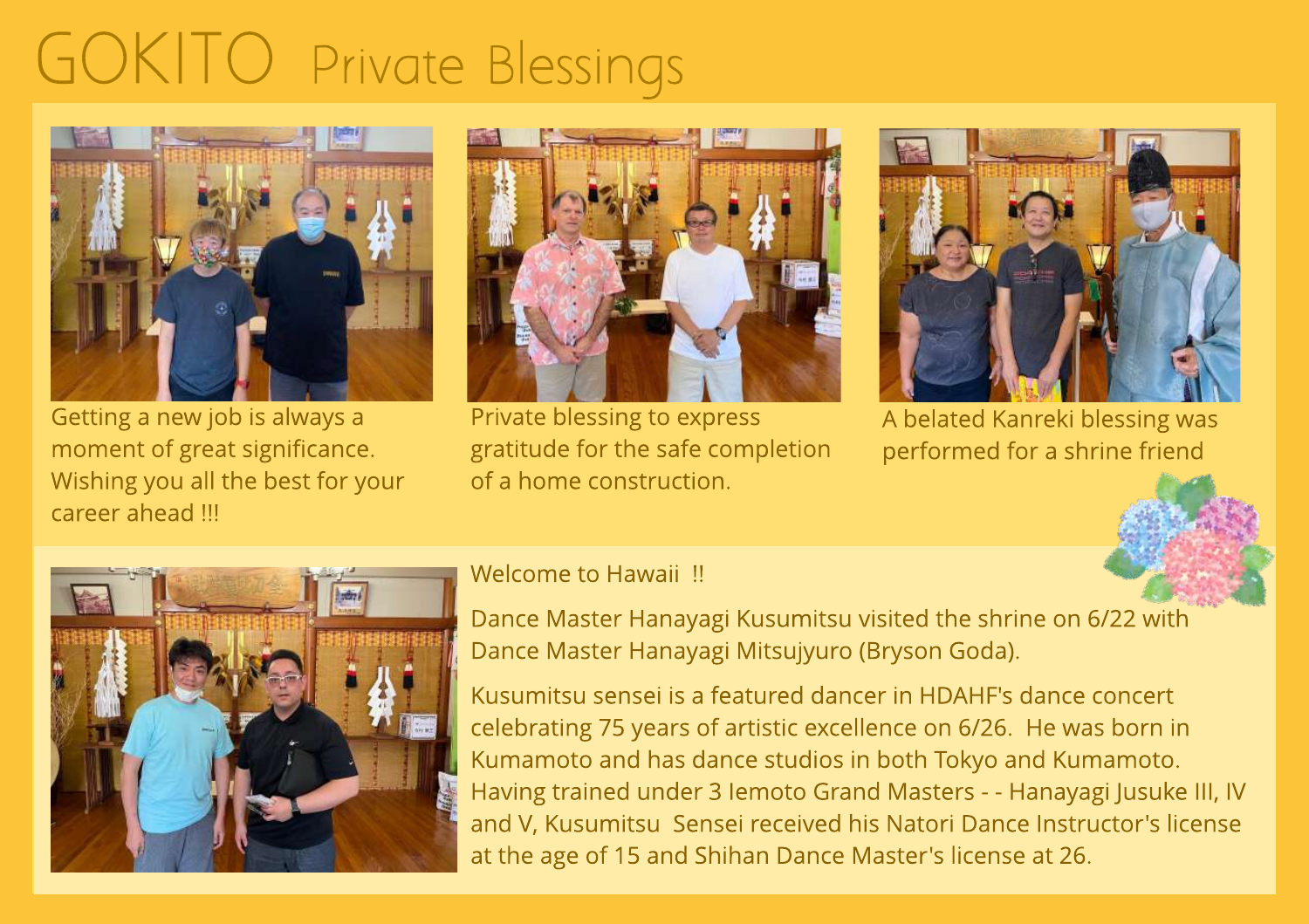## KOMAINU

Guarding the entrance of Hawaii Kotohira Jinsha - Hawaii Dazaifu Tenmangu are two **Komainu,** literally, Korean Dogs.



The word **Koma** is an ancient Japanese word for the **Goguryeo** Dynasty of Korea which ruled northern Korea from 1 BCE to 7 CEand **inu** is dog.

The shrine's **Komainu** is said to gave been shipped from Yamaguchi-ken and assembled in

Honolulu in 1935 and is the largest set that exists in the United States.

The **Komainu** at the shrine is said to be unique in design and thought to have been crafted in Shunan city in east central Yamaguchi-ken.

The shrine **komainu** resembles those that are named **Tokuyama Komainu** which can be seen at Tainan Jinja in Taiwan and Ima Hachimangu, Kumano Jinja and Sata Hachimangu in Yamaguchi-ken

The **Komainu** are typically male and female and includes one with an open mouth and one with a closed mouth.

The open mouth is pronouncing the word "**ah**" and the closed

mouth is pronouncing the word "**um**" which symbolizes "**OM**" the "alpha" and "omega" of the Sanskrit alphabet.



The **Komaimu** is thought to have originated in Egypt, Mesopotamia or India but the ones that were imported to Japan during the **Heian** period (794-1185 CE) originated in China during the Tang dynasty (618-907 CE) and was transported to Japan via the Korean peninsula.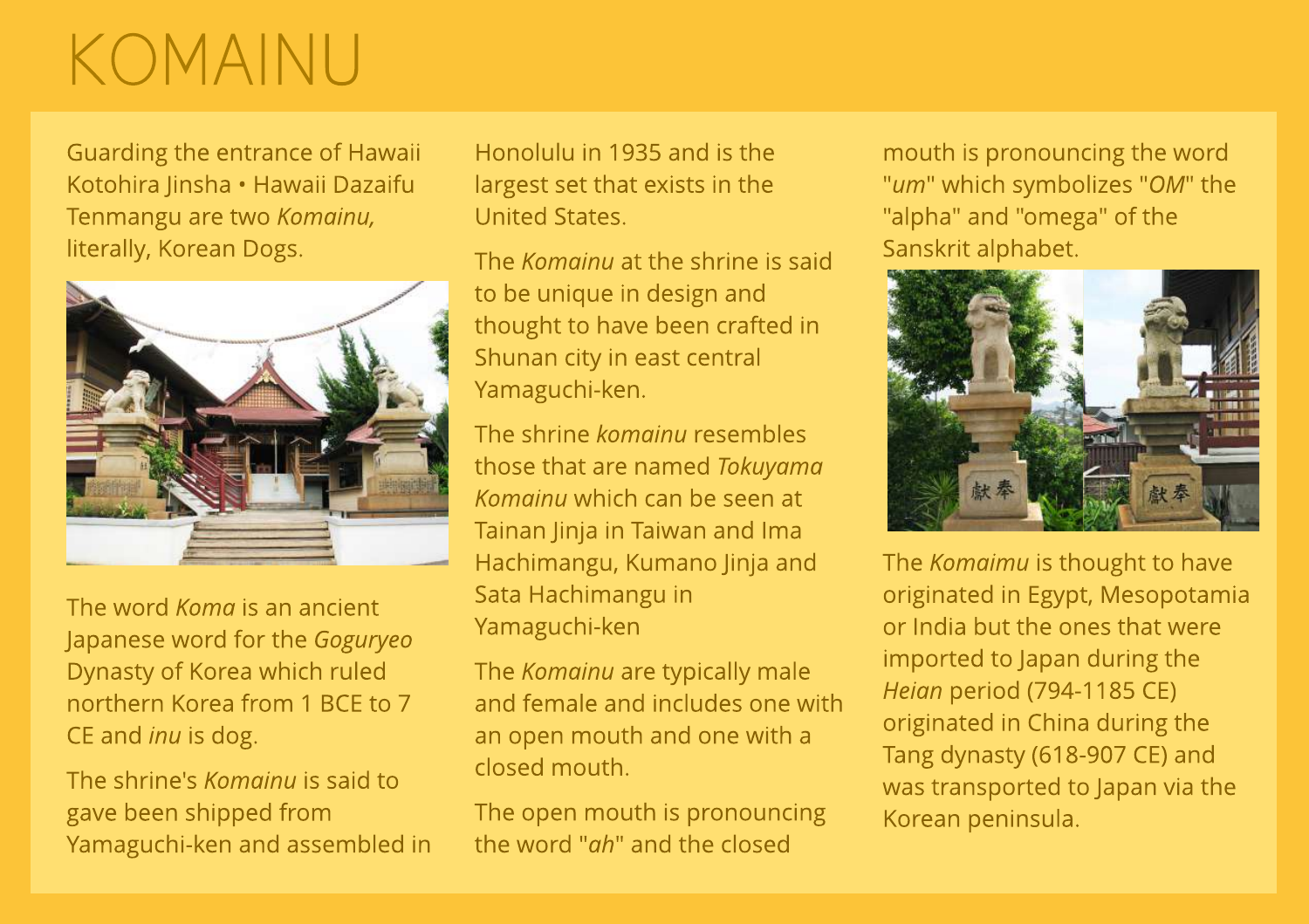### KOMAINU

Those imported from China were originally lions which eventually evolved into **komainu** or Korean dogs in Japan.

Many scholars claim that the **Komainu** which were fabricated after the 1700s is an imaginary animal which was a cross between a lion and rhinoceros two animals which were not native to Japan.

**Komainu** grew in popularity during the 1700s when many shrine and temples began erecting them as guardians of the shrine or temple sanctuary.

There are many animal decorations guarding shrine precincts such as oxen in front of Dazaifu Tenmangu shrines, foxes in front of Inari shrines, etc.

**Komainu** are believed to symbolize the eradication of evil and the protection of the area around the **kami**.



From right to left: Hiroshima-ken Hatsutaro Yoshioka, Magoichiro Aoki, Ishimatsu Ogitani, Gisaku Fujishima, Iwata Ozaki, Takeichiro Nakanishi, Iwano Nakanishi, Akitaro Yoshioka, Mansaku Kaizuka, Ganichi Ueda, Kanroku Miwa



From right to left: Yamaguchi-ken Soichi Ichiriu, Kamejiro Hasuike, Seiichi Nishihara, Hirozuchi Sakumoto, Shimo Sakumoto, Miyozuchi Komeya, Torakichi Kaji, Tsunejiro Murakami, Kouchi Kuromoto, Kyutaro Nomura, Takejiro Nakazuka, Shigeru Higashino, Masanori Kawamoto, Eiichi Nagao